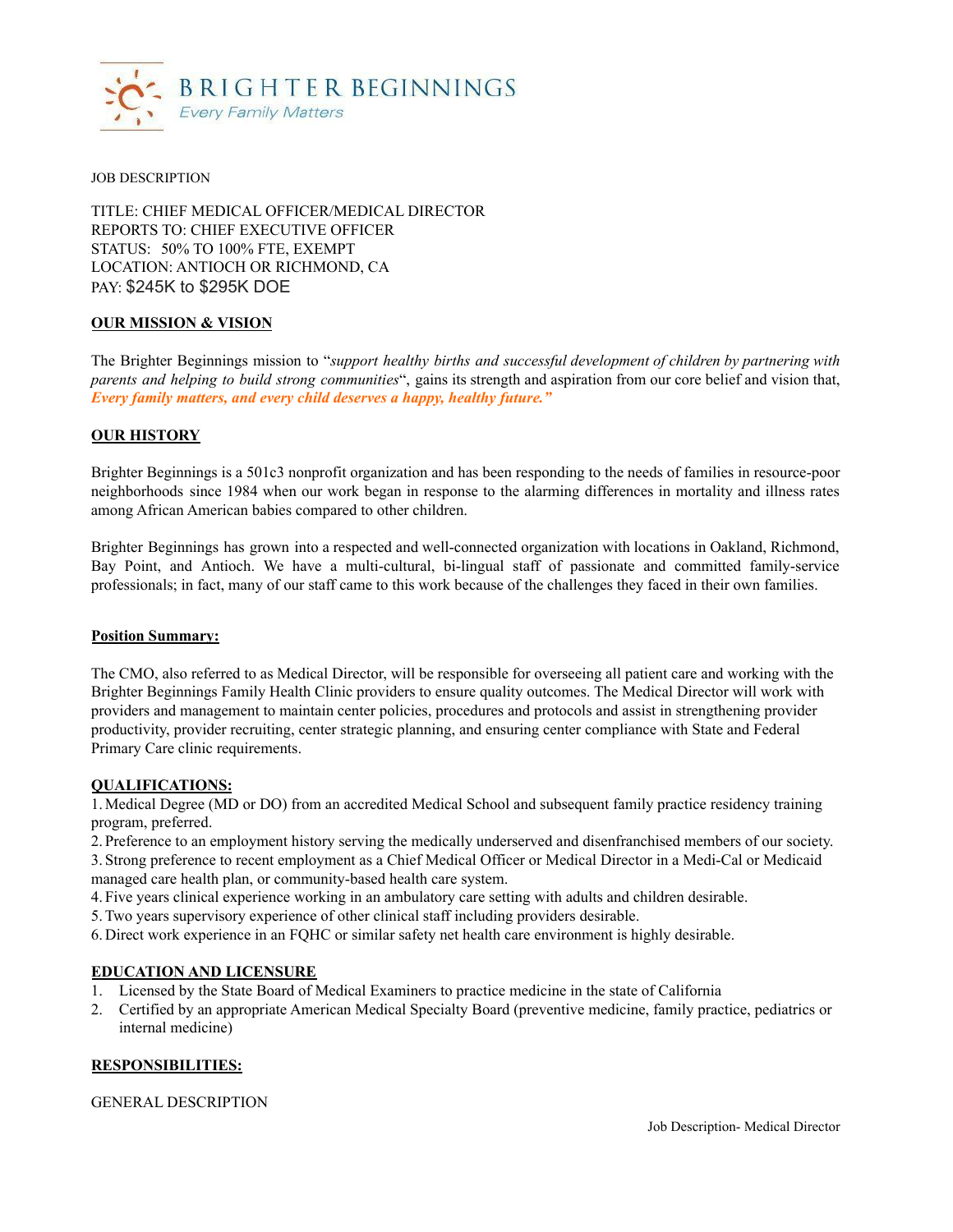- 1. As Medical Director, supervises the clinical health services of the Brighter Beginnings Family Health Clinics.
- 2. Work in coordination with the CEO, Board of Directors and Director of Family Health Clinics and Chief Operating Office in planning programs and administering the health budget.
- 3. Provide direct patient care 70% of your time. Work as a provider 3.5 days/ week if hired as full-time staff and 1.5 days/ week work on Admin functions.
- 4. Review and collaborate on all practice protocols for nurse practitioners and clinic policies and procedures.
- 5. Participate in quarterly clinical pertinence chart review studies in order to enhance patient outcomes.
- 6. Review any medical records as requested by providers for quality care and treatment issues.
- 7. Assist CEO in negotiation and review of all managed care contracts.
- 8. Maintain patient confidentiality in accordance with HIPAA regulations.
- 9. Will report concerns regarding quality assurance or practice issues to CEO and Clinical Manager.
- 10. In coordination with the health management team, make employee appointments, dismissals and any other personnel changes.
- 11. Initiate and develop special clinics and programs to meet the needs of the community including diabetes, asthma or other chronic disease management programs.
- 12. Establish and maintain understanding and cooperation with local organizations toward effective community health.
- 13. Plan and conduct in-service triggering programs for personnel.
- 14. Applies principles of primary, secondary and tertiary prevention in the chronic diseases of public health significance using activities and resources that include screening, referral, patient evaluation, supportive and rehabilitative services, and program evaluation.
- 15. Participate in board meetings, staff meetings, planning meetings and other meetings, as needed.
- 16. Provide direct leadership for Quality Assurance, Utilization Review and Medical Advisory Committees.

## **SUPERVISORY RESPONSIBILITIES**

This position may supervise interns or volunteers.

### **OTHER JOB REQUIREMENTS**

Job requires passing a background check, passing a TB, Physical Exam, provide updated vaccination records, Hepatitis B vaccination, Covid vaccine and annual flu vaccination.

## **SPECIALADA REQUIREMENTS**

Brighter Beginnings is in full compliance with the Americans with Disabilities Act (ADA) and does not discriminate with regard to applicants or employees with disabilities, and will make reasonable accommodations when necessary. 1. For the purposes of ADA, the "Responsibilities" and

"Qualifications" are essential job functions. 2. Work is normally performed in a typical interior/office work environment, with typical office noise and other disruption.

3. Limited physical effort is required.

4. Both standing and sitting are required, with most of the job time spent sitting. Approximately three-quarters of the time is spent using a computer keyboard.

5. Various types of equipment/supplies are used to accomplish the job requirements and include, but are not limited to, pens, pencils, calculators, computer keyboards, telephone, printers, etc.

6. Required to drive to other work sites for meetings, conferences, etc.

### **BENEFITS**

Competitive wages, friendly environment, two weeks of vacation (increase after 1 year of employment), 13 paid holidays; sick leave; employer-paid health, dental, vision, life and disability insurance; optional employee-paid dependent health coverage available, 403b retirement account with discretionary match, FSA, Transit Benefit and EAP. Employees working full-time will receive these benefits.

**\*\*We sponsor H1B visa, green card, J1 visa, TN Applicants.**

# **APPLY**

If you're interested in this position, please email resume to [jobs@brighter-beginnings.org](mailto:jobs@brighter-beginnings.org) or apply on indeed. Please make sure to subject the email with the position title that you are applying for.